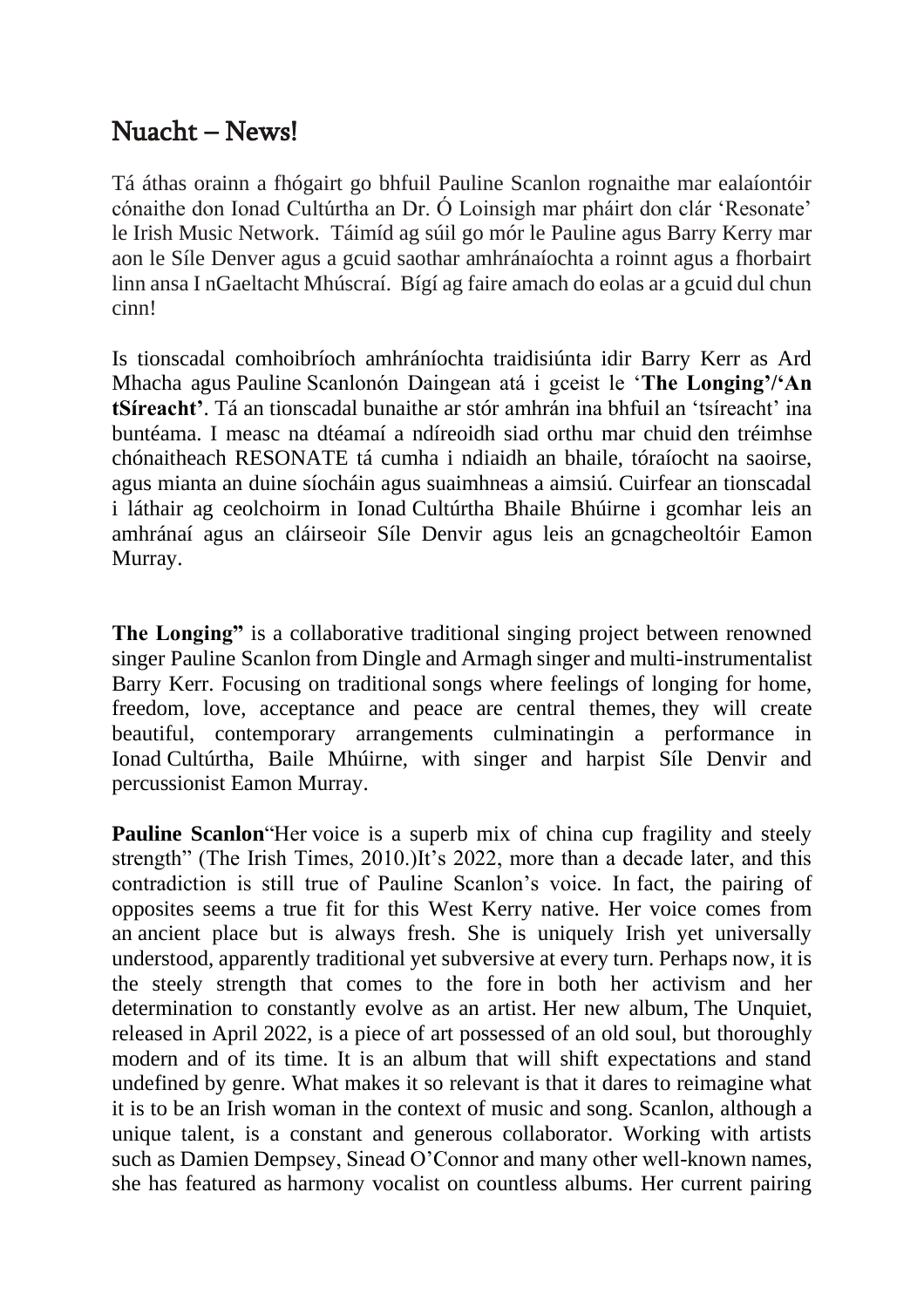with John Spillane, the latest of many, has delighted audiences around the country with performances of his new album, 100 Snow White Horses. As a collaborator, Scanlon adds a layer of complexity and illumination to the songs she harmonises on. As a solo artist she has entranced audiences all over the world with her distinctive delicate intensity.

Barry Kerr Originally from the southern shores of Lough Neagh in County Armagh but now living and working in Dublin, Barry Kerr is one of Ireland's most accomplished artists. His work as both a composer and visual artist expresses the very heart of Irish life. As a highly regarded singer, multiinstrumentalist, composer and painter he is extremely prolific in his creative output. Having recorded his first album at the age of seventeen he has gone on to tour the world as a solo artist and has been equally at home sharing the stage in the company of artists such as Cara Dillon, Dan Tyminskii, Lumiere, Dervish and Steve Cooney. Barry was awarded the prestigious Liam O'Flynn award from the National Concert Hall.

Websites:www.paulinescanlon.netwww.barrykerr.com

VideoSamples:Barry

Kerr –'Father's Way' <https://www.youtube.com/watch?v=Ewr41gEN8>

'TheLeavingSong' <https://www.youtube.com/watch?v=NNsqmYLdLTI>

Pauline Scanlon –'The Bird In

The Bush' <https://www.youtube.com/watch?v=IVxYWVMf4zM> Pauline Scanlon –'Felton Lonin'

<https://www.youtube.com/watch?v=0bBD8ZrE8BMS>

Social Media:Barry Kerr

Facebook: https://www.facebook.com/ceol1111/Barry Kerr

YouTube: <https://www.youtube.com/channel/UCfcWxnIiUA5MhvLIFFYv4qg>

Barry Kerr

Twitter: https://twitter.com/BarryKerr1Barry Kerr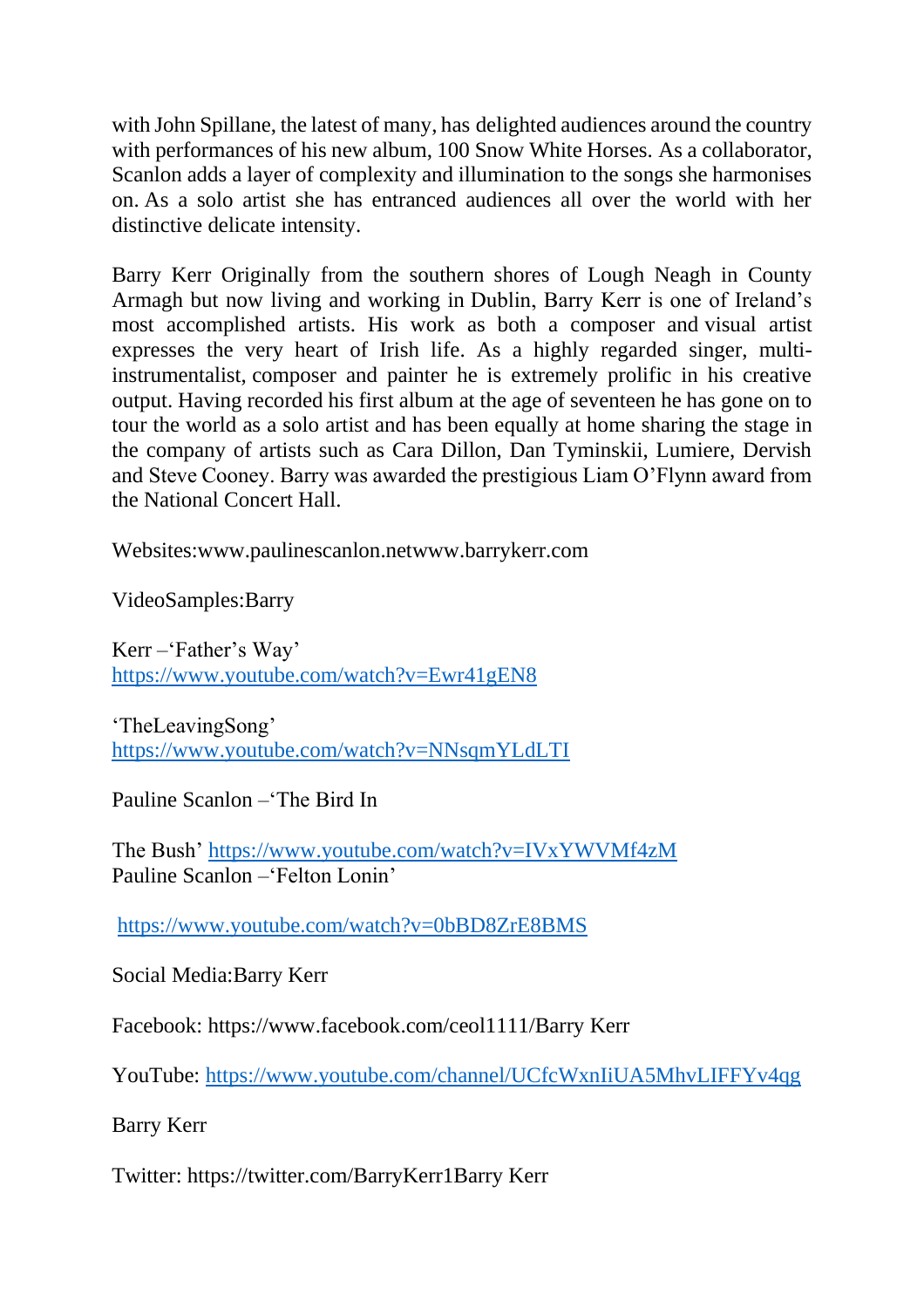Instagram: https://www.instagram.com/barry.kerr/Pauline Scanlon

Facebook: https://www.facebook.com/pauline.scanlon.9Pauline Scanlon

YouTube: <https://www.youtube.com/c/PaulineScanlonOfficial>

Pauline Scanlon

Twitter: https://twitter.com/PaulineScanlonXPauline Scanlon Instagram: https://www.instagram.com/paulinescanlon\_x/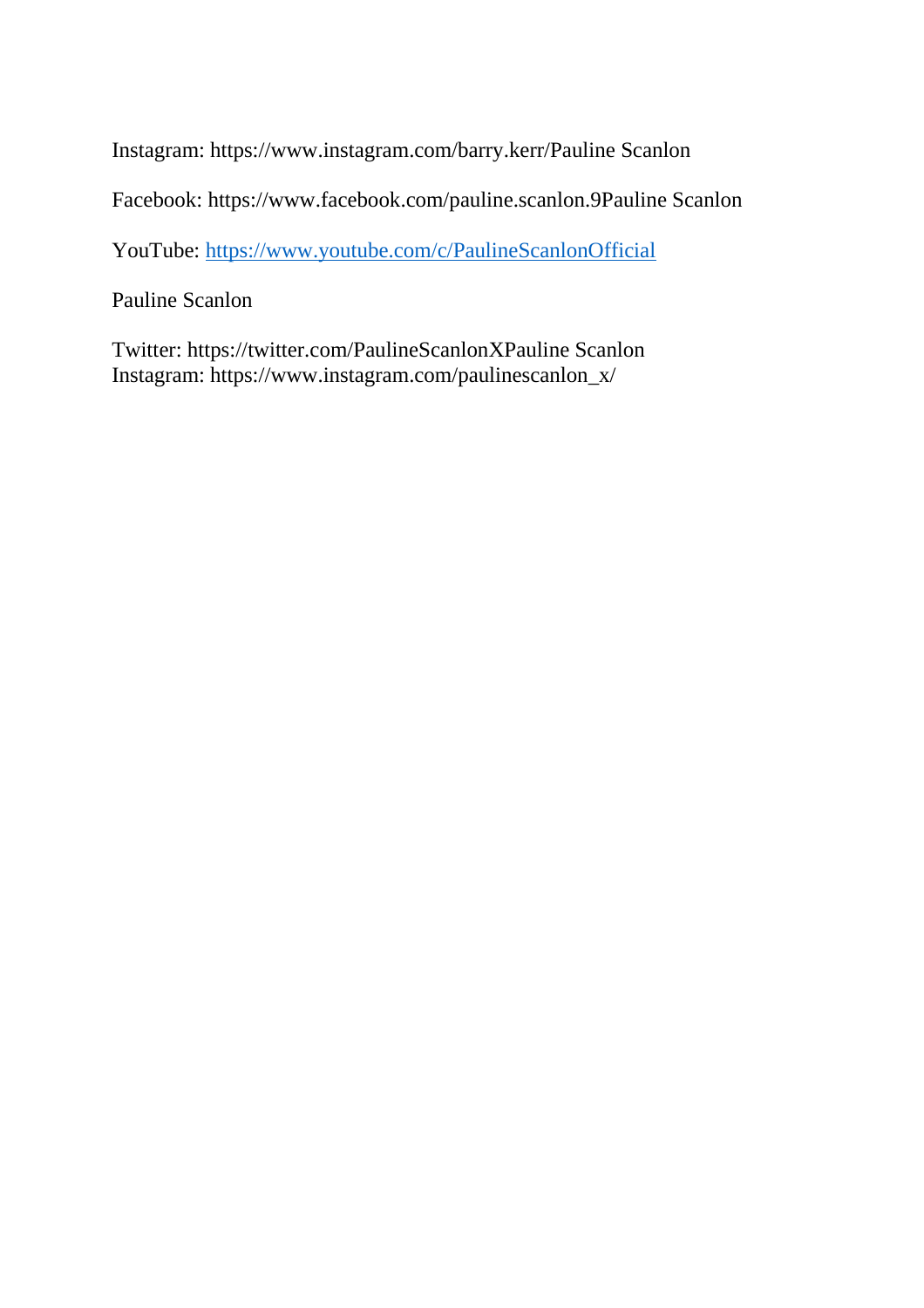